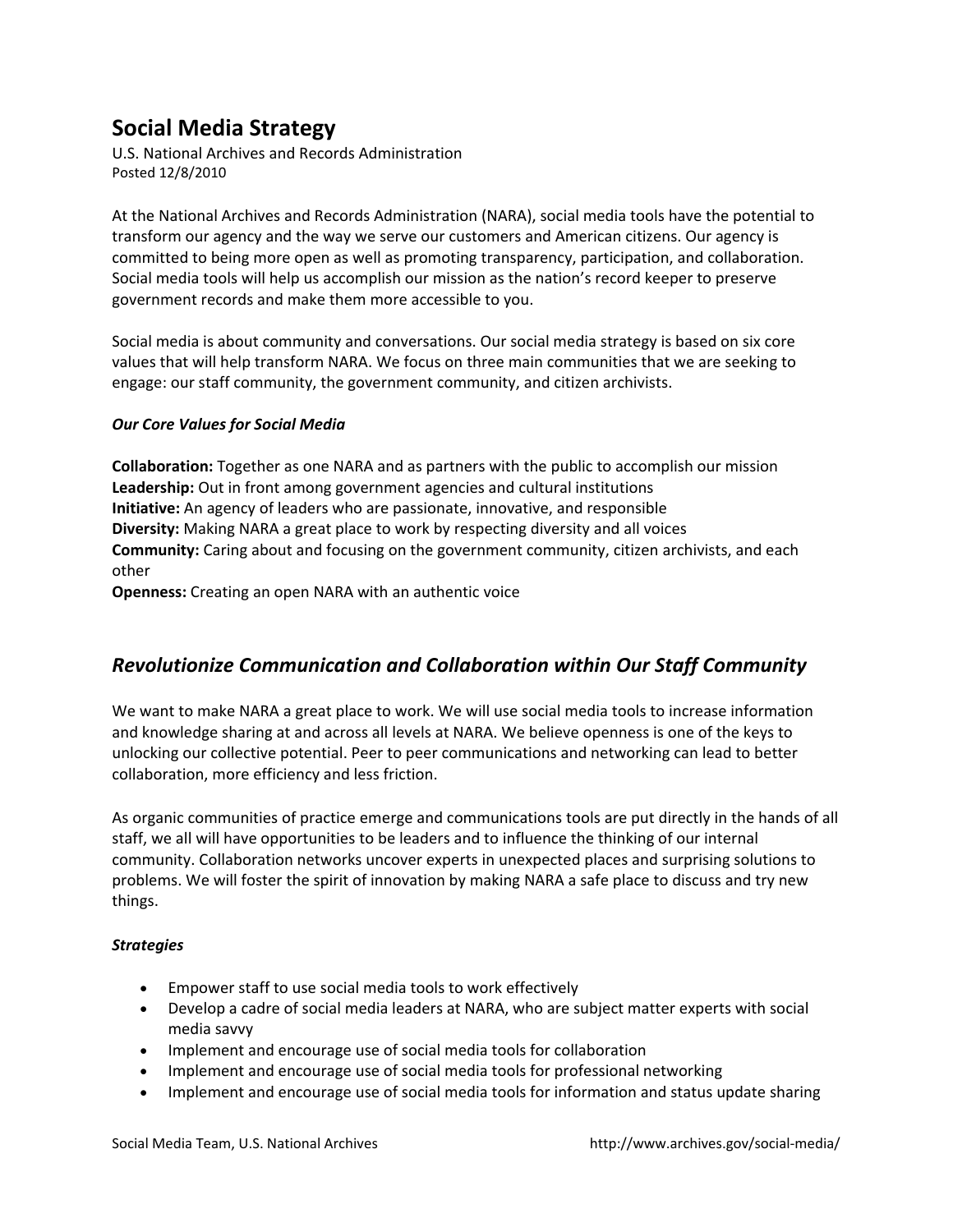### *Engage with the Government Community*

 We will lead the way among government agencies in focusing on the government community, including federal records managers, declassification stakeholders, and citizens and groups interested in records access.

 We will strive to make NARA more efficient and effective. Government community members' opinions, expert advice, and knowledge will inform and shape our plans of action.

 We will embrace, develop, and invest in new technology to further our mission. By promoting innovation, collaboration and the smart use of technology, we will do more with less. We will develop our staff's knowledge of that technology. We will take the initiative and be leaders in the field of electronic records management for social media. We will lead by example and develop best practices for the capture of social media records created by our own activities and work.

### *Strategies*

- Create spaces and platforms for conversations with the government community
- Participate in online spaces and conversations that engage federal records manager, declassification stakeholders, and citizens and public interest groups with a focus on records access
- Develop and demonstrate best practices for social media records management
- Implement best practices for e-records management at NARA

## *Build and Strengthen Our Relationships with Researchers and Citizen Archivists*

 We think our researchers are admirable. Your intrepid spirit while following trails of historical clues and tracking down evidence is astounding, and the fascinating stories you are able to tell by drawing connections between those points of history inspire us. So many of you have a wealth of expertise that you have gathered over time while researching at NARA and at other archives and libraries. Your stories and contributions help illuminate the significance of our government's records to our nation's history.

 Many of you are natural sharers, and we hope to foster that impulse and encourage those researchers we call citizen archivists. By mapping uncharted terrain in the archival landscape, you are creating navigational tools for others ‐‐ researchers, historians, genealogists, educators, students, volunteers, citizen archivists, and archivists ‐‐ who come across those records next and can follow your trail. We hope to create online spaces and platforms where you can make available and collaborate on these kinds of pathfinder information, sign posts, tags, and tales. All of these components will make the research endeavor smoother for newcomers and help make the records more discoverable by history lovers who don't know yet about the National Archives. By engaging in more conversations with you and getting to know you better, we seek to exchange our insights and thereby improve access to our nation's documentary heritage together.